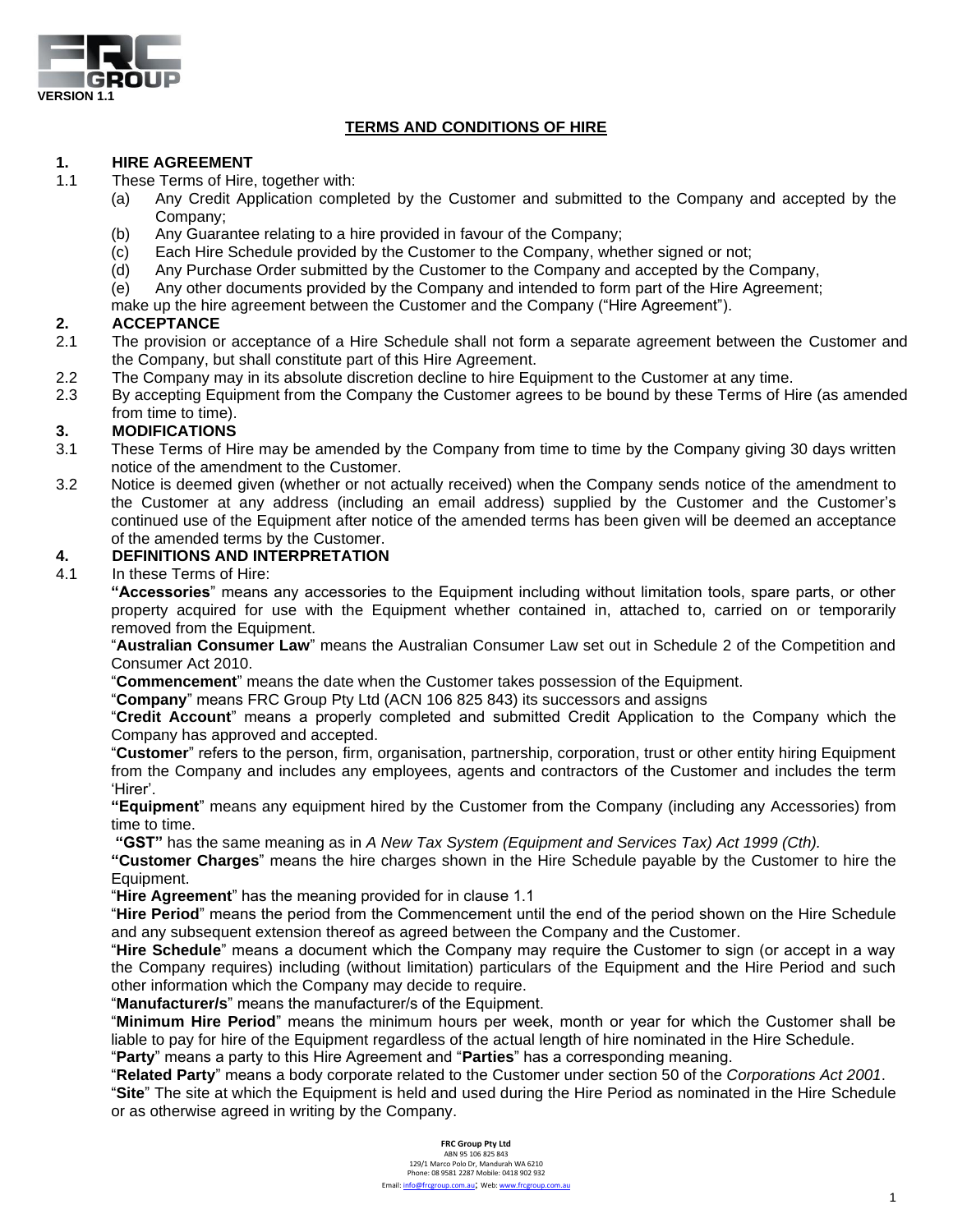

"**Terms of Hire**" means these terms of hire as may be amended by the Company from time to time in accordance with clause 3.

# **5. HIRE PERIOD**

- 5.1 The Company agrees to hire the Equipment to the Customer and the Customer accepts the hire of the Equipment for the Hire Period upon the terms and conditions of the Hire Agreement unless otherwise agreed in writing by the Parties.
- 5.2 The Hire Period may only be extended by agreement in writing by the Parties.
- 5.3 The Company may, at its discretion, issue and require the Customer to sign an amended Hire Schedule for any extension of the Hire Period and additional Hire Charges.
- 5.4 For Equipment in which a timing device is installed the hire period shall be the number of hours or part thereof recorded on the timing device whilst the Equipment is in the Customer's possession.
- 5.5 Where the Equipment does not have a timing device installed hire charges shall commence from the time the Equipment is collected by the Company from the Company's premises or delivered to the Customer by the Company and will continue until return of the Equipment to the Company's premises and or until the expiry of the Minimum Hire Period, whichever last occurs.
- 5.6 If the Company agrees with the Customer to deliver and/or collect the Equipment. Hire Charges shall commence from the time the Equipment leaves the Company's premises and continue until the Customer notifies the Company that the Equipment is available for collection.
- 5.7 No allowance whatever can be made for time during which the Equipment is not in use for any reason, unless the Company confirms prior special arrangements in writing in the event of Equipment breakdown provided the Customer notifies the Company immediately, Hire Charges will not be payable during the time the Equipment is not working, unless the condition is due to negligence or misuse on the part of or attributable to the Customer.

## **6. INVOICING AND PAYMENT**

- 6.1 The Company will issue an invoice to the Customer for the Hire Charges and any other fees payable by the Customer in accordance with the Hire Agreement at the periods nominated in the Hire Schedule or invoice and if there is none then every thirty (30) days;
- 6.2 All invoices are payable by the date nominated on the invoice and if none then seven (7) days from the date of the invoice.
- 6.3 The Customer agrees to pay:
	- (a) the Hire Charges;
	- (b) all other fees, charges and costs that become due and payable by the Customer under this Hire Agreement no later than thirty (30) days from the when the relevant invoice is issued, unless otherwise agreed in writing by the Company;
	- (c) any stamp duty, GST and any other taxes, duties, tolls, fines, penalties, levies or charges payable in respect of this Hire Agreement or arising from the Company's supply of or the Customer's use of the Equipment;
	- (d) all costs incurred by the Company in delivering and recovering possession of the Equipment in accordance with this Hire Agreement;
	- (e) a late payment fee at the rate of 2.5% calculated daily on all amounts owning by the Customer to the Company not paid on time including any costs incurred by the Company in recovering any unpaid amounts under this Hire Agreement accruing from the date the payment is due until it is paid in full;
	- (f) any expenses and legal costs incurred by the Company in enforcing this Hire Agreement;
	- (g) all payments shall be made directly to the Company's nominated bank account and confirmation of payment is to be faxed or emailed to the Company as soon as payment is processed;
	- (h) all invoices must be paid in full without deduction or set-off;
	- (i) all transport costs;
	- (j) the cost of all fuel, oil, grease and other consumables provided by the Company and used by the Customer; and
	- (k) the cost of repairing any damage to the Equipment howsoever caused.
	- (l) continue to pay the hire rate until the damaged plant or equipment is fully repaired to as was condition or replaced and ready for hire.
- 6.4 The date of termination or expiration of the Hire Period shall constitute a full day's hire.
- 6.5 The Customer will be held responsible for ongoing Hire Charges until such time as the Equipment is returned to the Company and is in a good condition, fit for further hire, as determined by the Company.
- 6.5 The Company reserves the right to apply or reapply any payment received by the Customer towards any invoice or hire even where payment has already been allocated to a particular invoice or hire.

### **7. DELIVERY**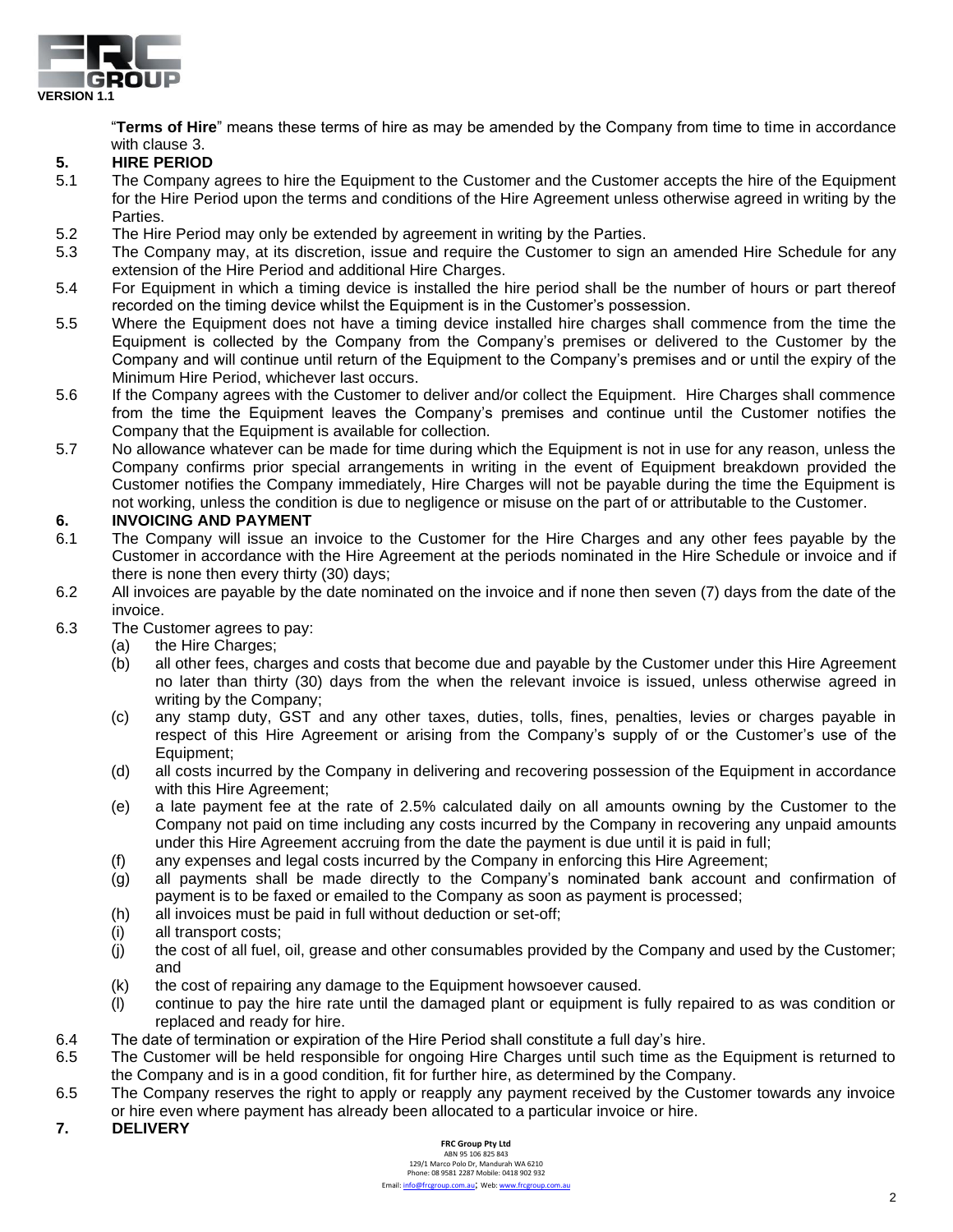

- 7.1 All transport costs are the responsibility of the Customer; including but not limited to transport of the Equipment to and from Site, general road & air freight of Equipment parts to and from Site. Transportation will be charged at cost + 10% mark up and 5% admin.
- 7.2 At the Company's sole discretion delivery of the Equipment shall take place when:
	- (a) the Customer takes possession of the Equipment at the Company's address; or
	- (b) the Customer takes possession of the Equipment at the Customers nominated address; or
	- (c) the Company's nominated carrier takes possession of the Equipment in which event the carrier shall be deemed to be the Company's agent and risk for the Equipment does not pass the Customer takes possession of the Equipment at the Customer's address; or
	- (d) the Customer's nominated carrier takes possession of the Equipment in which event the carrier shall be deemed to be the Customer's agent.
- 7.3 The Customer shall make all arrangements necessary to take delivery of the Equipment whenever it is tendered for delivery. In the event that the Customer is unable to take delivery of the Equipment as arranged then the Company shall be entitled to charge a reasonable fee for redelivery.
- 7.4 At the Company's sole discretion delivery of the Equipment shall take place when:
	- (a) the Customer takes possession of the Equipment at the Company's address; or
	- (b) the Customer takes possession of the Equipment at the Customers nominated address; or
	- (c) the Company's nominated carrier takes possession of the Equipment in which event the carrier shall be deemed to be the Company's agent and risk for the Equipment does not pass the Customer takes possession of the Equipment at the Customer's address; or
	- (d) the Customer's nominated carrier takes possession of the Equipment in which event the carrier shall be deemed to be the Customer's agent.
- 7.5 The Customer shall inspect the Equipment on delivery and shall within forty eight (48) hours notify the Company of any alleged defect, damage or failure to comply with the description or quote. The Customer shall afford the Company an opportunity to inspect the Equipment and verify the claim within a reasonable time following notification if the Customer believes the Equipment is defective in any way. If the Customer shall fail to comply with these provisions the Equipment shall be presumed to be free from any defect or damage. If the Company agrees the Equipment was defective or damaged at delivery the Company shall replace the Equipment at its cost which shall be the limit of the Company's liability.

# **8. OBLIGATIONS OF THE CUSTOMER**

### **8.1 Possession, Title and Risk**

- (a) The Customer acknowledges that the Company owns the Equipment and in all circumstances retains title to the Equipment (even if the Customer goes into liquidation or becomes bankrupt during the Hire Period). The Customer's rights to use the Equipment are as a bailee only and the Customer does not have any right interest or claim in or over the Equipment except as expressly provided in this Hire Agreement.
- (b) Notwithstanding clause 8.1 (a) all risk associated with the Equipment passes to the Customer on delivery or once picked up if the customer supplies transportation.
- (c) The Customer is not entitled to offer, sell, assign, sub-let, charge, mortgage, pledge or create any form of security interest over or otherwise deal with the Equipment in any way without the express prior written consent of the Company.
- (d) In no circumstances will the Equipment be deemed to be a fixture.
- (e) The Customer must not alter the Equipment in any way or change or obscure the identification lettering and numbering on the Equipment.

### **8.2 Insurance**

(a) Unless otherwise agreed in writing or stated in the Hire Schedule the Customer must at all times during the Hire Period: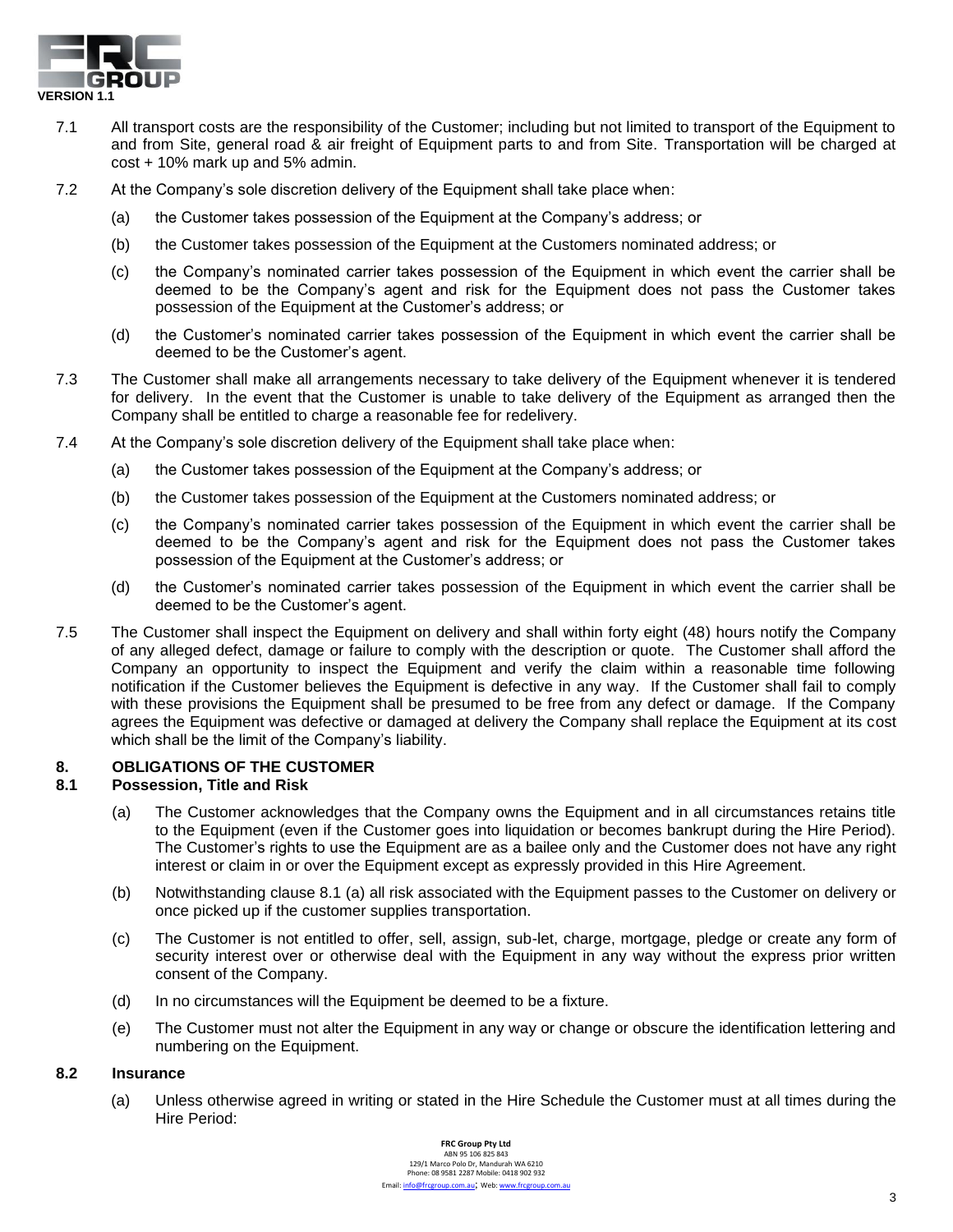

- (i) maintain the following policies of insurance from the commencement of the Hire Agreement until the Equipment is returned to the point of original hire as directed by the Company and any other insurance as reasonably requested by the Company during the Hire Period:
	- A. Direct physical loss and / or damage to the Equipment for the full replacement value.
	- B. Public liability insurance for a minimum \$20,000,000 including the interests of the Company as an additional insured;
- (ii) ensure that each policy of insurance is with a reputable insurer and notes the interest of the Company;
- (iii) provide Certificates of Currency for the above insurances prior to taking possession of the Equipment and will name the Company as the owner of the Equipment. The Certificate of Currency must be emailed to the Company;
- (iv) promptly pay all premiums and stamp duty in respect of such policies and, to the extent the Company is entitled to receive such amounts under this Hire Agreement, permit the Company to receive all insurance monies for claims for physical damage to the Equipment.
- (b) The Customer must not:
	- (i) do, permit or suffer to be done anything which might prejudice such insurance;
	- (ii) enforce, conduct, settle or compromise any claim without the Company's consent.

### **8.3 Location of Equipment**

- (a) The Customer must not attach the Equipment to any property without the Company's consent.
- (b) The Customer must not move the Equipment from the designated Site without the Company's prior written consent.

#### **8.4 Use and Maintenance**

- (a) The Customer must use the Equipment only in its business operations and for the purposes for which they are designed. The Customer must ensure that:
	- (i) it complies with all applicable laws, regulations, approvals, licences or permits relating to the use and possession of the Equipment;
	- (ii) it keeps the Equipment clean, properly serviced, in proper working order and condition and in good and substantial repair (fair wear and tear excepted) and is responsible for those maintenance jobs nominated in the Hire Schedule;
	- (iii) it uses, operates and possesses the Equipment in accordance with the supplier's or manufacturer's specifications and with best safety practices;
	- (iv) it uses, operates and possesses the Equipment in accordance with any specific directions provided by the Company;
	- (v) the Equipment is only operated by suitably qualified and trained operators;
	- (vi) the Equipment is kept safe and secure.
- (b) The Customer agrees to use, operate and possess the Equipment at the Customer's risk. Without limiting clause 8.4 (a) the Customer:
	- (i) releases and discharges the Company from all claims and demands on the Company and any loss or damage whatsoever and whenever caused to the Customer of any other person of any nature or kind; and
	- (ii) indemnifies and holds the Company harmless from and against all liabilities, losses, damages, costs or expenses incurred or suffered by the Company and from and against all actions, proceedings, claims or demands made against the Company.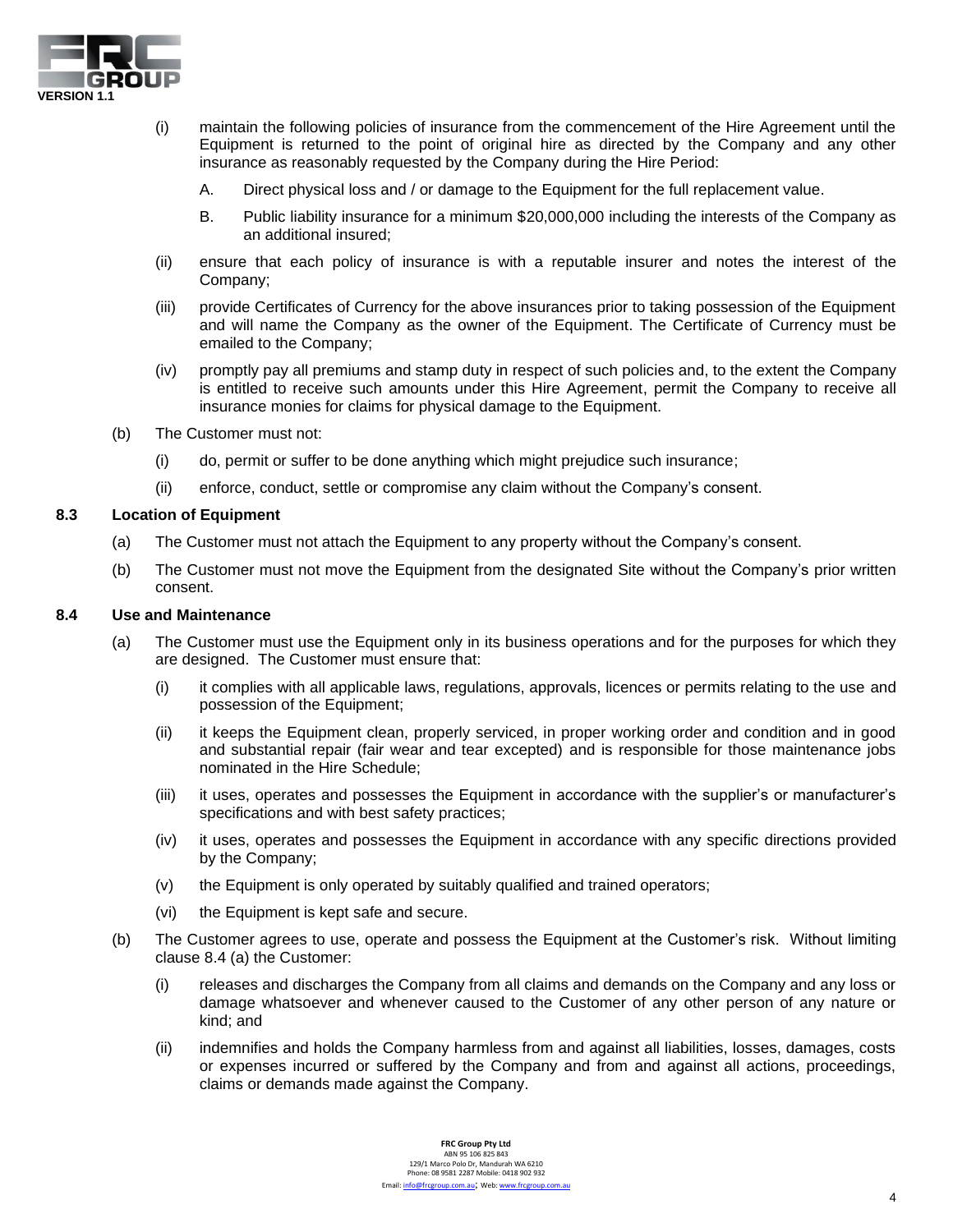

(c) The Customer must keep all maintenance records, log books and all other records relating to the inspection, commissioning and use of the Equipment and make these records available to the Company on request.

### **8.5 Condition of Equipment**

- (a) If the Equipment becomes unsafe or in a state of disrepair, the Customer agrees to immediately discontinue use of the Equipment and to notify the Company immediately. The Customer must:
	- (i) on no account attempt to repair the Equipment without the consent of the Company;
	- (ii) take all steps necessary to prevent any injury, damage or loss occurring to any property or person as a result of the condition of the Equipment;
	- (iii) take all necessary steps to prevent further damage or loss to the Equipment; and
	- (iv) immediately return the Equipment to the Company's premises if required to do so by the Company.
- (b) Without limiting clauses 8.5 (a) or 8.6, if the failure is caused by reasonable wear and tear and for no other reason including the Customer's negligence or misuse, the Company agrees, in its discretion, to:
	- (i) repair the Equipment within a reasonable time; or
	- (ii) make similar Equipment available; or
	- (iii) adjust the Hire Charges.

#### **8.6 Loss or Damage**

- (a) The Customer must protect the Equipment from loss or damage.
- (b) The Customer must notify the Company as soon as possible if any Equipment are lost, stolen, destroyed, confiscated or damaged in whole or in part.
- (c) If any of the things in clause (b) occur and subject to clause 8.5 the Customer must:
	- (i) at the Company's election and in the Company's sole discretion either:
		- A. at the Customer's cost, repair the Equipment to the satisfaction of the Company or replace the affected Equipment with like Equipment approved by the Company which have at least the same relative value; or
		- B. pay the Company on demand any costs incurred by the Company in repairing or replacing the Equipment; and
	- (ii) pay the Company on demand any costs, liabilities or expenses incurred or to be incurred by the Company as a consequence of the occurrence of the event in clause (b).

#### **8.7 Public Road Operations**

It is the Customer's responsibility to make itself aware of the relevant road and traffic legislation requirements that apply to the use of the Equipment during the Hire Period. The Equipment must be operated in accordance with the relevant road legislation that applies in the jurisdiction in which the Equipment is being operated.

### **8.8 Equipment Operator**

- (a) The Customer shall ensure that the Equipment is operated by a suitably experienced and qualified person, and that this person will operate the Equipment strictly in accordance with the Manufacturers' recommendations (whether supplied by the Company or posted on the Equipment) and the law and only for its intended use.
- (b) The Customer agrees that the Equipment operator will operate the Equipment in a safe and prudent manner having regard to operational conditions.

### **8.9 End of the Term and return of Equipment**

(a) The Customer must, on or before the last day of the Hire Period (or such other time as agreed between the Customer and the Company):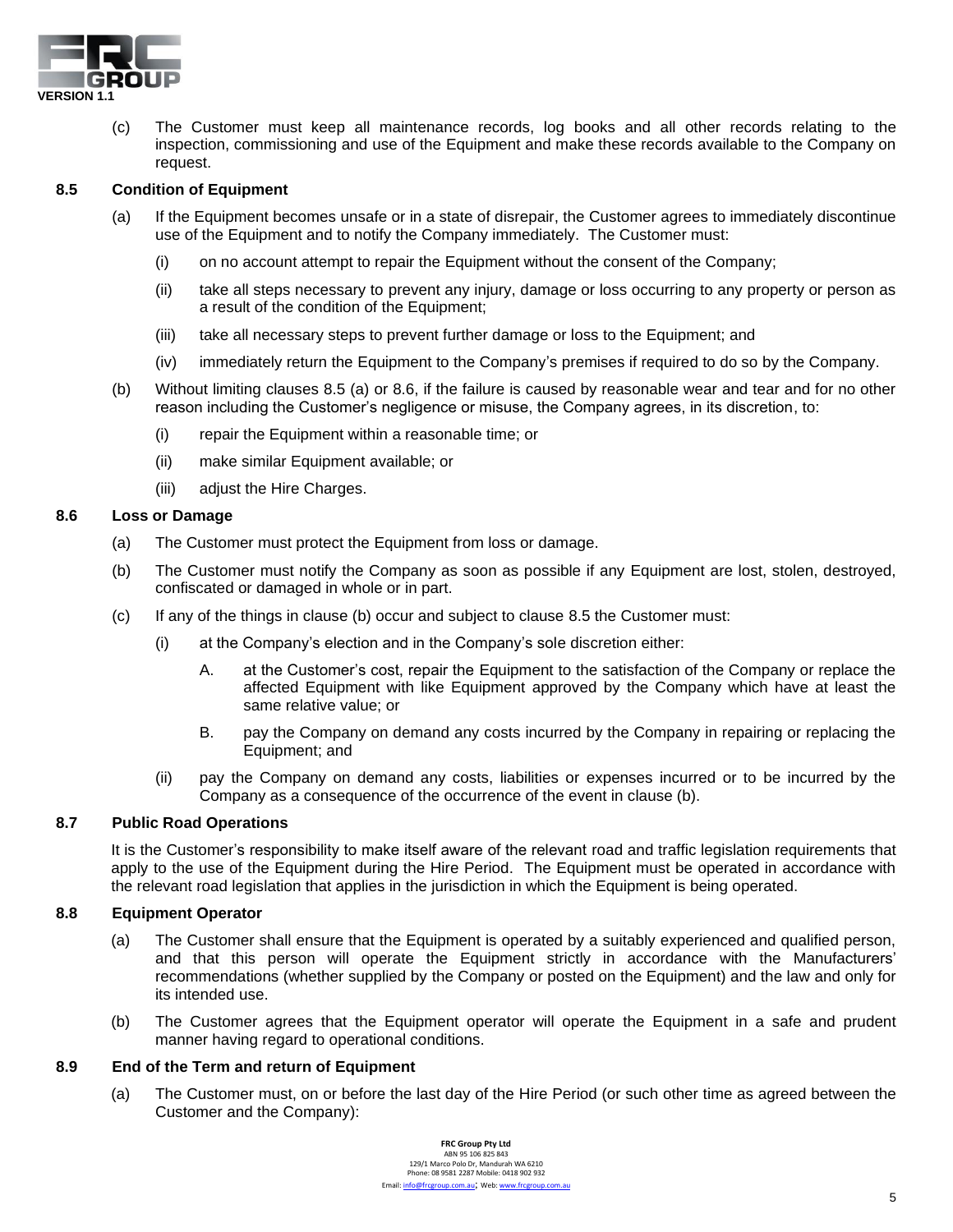

- (i) return the Equipment to the Company, at the Customer's expense, in good working order, a clean condition and in good repair (fair wear and tear excepted) at a place nominated by the Company;
- (ii) give the Company any certificates of registration, insurance certificates, warranties, log books, instructions and service manuals and other documents relating to them and a signed transfer of all such documents in favour of the Company (or such other person the company nominates); and
- (iii) pay an amount owing to the Company.
- (b) Without limiting any other clause in these Terms of Hire, if the Company terminates any hire pursuant to clause 11 the Hire Period shall immediately expire and the Customer must return the Equipment in accordance with clauses 8.9 (a).
- (c) If the Company does not receive the Equipment in the state required pursuant to clause 8.9 (a), the Company may, without limiting any of its other rights following a breach of the Hire Agreement or these Terms of Hire, take such steps as the Company considers necessary, at the Customer's cost, to ensure that the Equipment is in good working order, a clean condition and in good repair (fair wear and tear excepted).
- (d) Without limiting the Company's rights following a breach of clause 8.9 (a), if the Customer retains the Equipment with the consent of the Company after the end of the Hire Period and the Customer has not entered into a new rental agreement with the Company with respect to the Equipment:
	- (i) the Customer must continue paying Hire Charges as if the last date of the Hire Period had not occurred and the Hire Agreement had not ended;
	- (ii) these Terms of Hire continue to apply; and
	- (iii) the Company can give notice to the Customer at any time after the end of the Hire Period to return the Equipment. If the Customer gives the Company notice under this clause 8.9(d)(iii), the Customer must return the Equipment in accordance with clauses 8.9 (a).

#### **8.10 Site Access and Repossession**

- (a) The Customer grants to the Company an absolute right to enter the Site or other location wheresoever the Equipment is situated for the purpose of inspecting the Equipment from time to time.
- (b) If the Equipment is located at a Site, with the permission of the Company, not operated by the Customer it is the responsibility of the Customer to ensure the Company will have the right to enter such Site for the purposes of inspecting the Equipment from time to time and to repossess the Equipment in accordance with this Hire Agreement.
- (c) The Company will give the Customer notice prior to any Site visits and all Site rules and regulations will be adhered to.
- (d) Without limiting any other rights of the Company under this Hire Agreement if the Company, in its absolute discretion is of the opinion that the Equipment is being used in a manner which it considers adverse or abnormal it will give the Customer a written warning. If after a written warning the Equipment is still being used in a condition which the Company considers adverse or abnormal the Company, in its sole discretion, has the right to take repossession of the Equipment with all relevant costs being charged to the Customer's account.
- (e) If the Customer is in breach of the Hire Agreement or if the Hire Agreement has been terminated in accordance with clause 11 the Company may take steps necessary (including legal action) to recover the Equipment, including entering the Site where the Equipment is held to recover the Equipment and the Customer expressly consents to the Company entering the Site for this purpose.

### **8.11 The Customer must not**

- (a) Tamper with, damage or repair the Equipment unless authorised in writing to do so by the Company;
- (b) lose or part possession with the Equipment;
- (c) rely on any representation relating to the Equipment or its operation other than those contained in the Hire Agreement.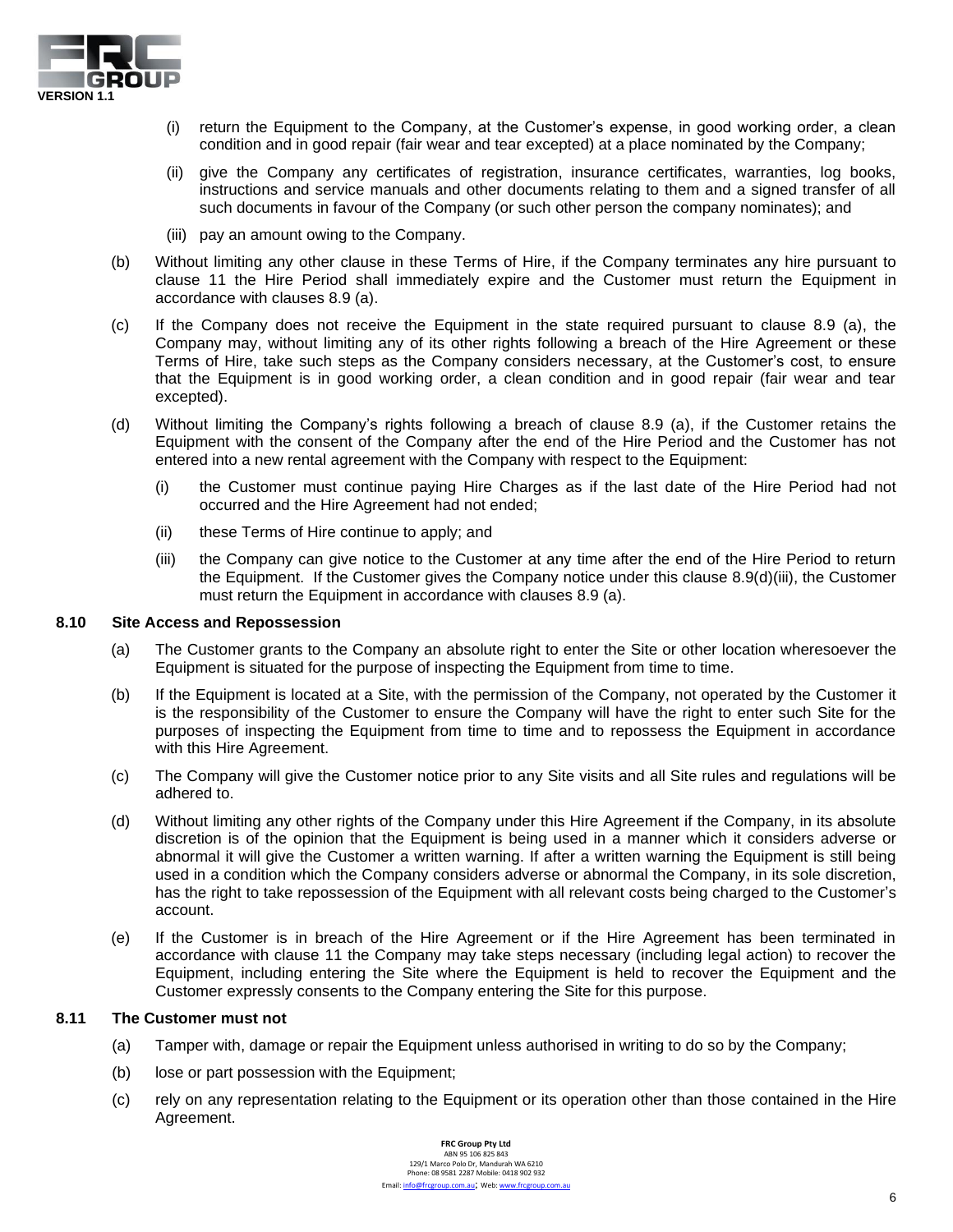

## **9. PERSONAL PROPERTY SECURITIES ACT**

9.1 In this clause 9 "PPSA" means *Personal Properties Securities Act 2009* and any other legislation and regulations in respect of it and amendments to it, and the following terms used in this clause shall have the same meaning as given in the PPSA:

collateral, financing statement, financing change statement, purchase money security interest, PPS Register, security Agreement, security interest, verification statement, guarantor.

- 9.2 The Customer consents to the Company affecting and maintaining a registration on the PPS register (in any manner the Company considers appropriate) in relation to any security interest contemplated or constituted by this Hire Agreement in the Equipment and the proceeds arising in respect of any dealing in the Equipment and the Customer agrees to sign any documents and provide all assistance and information to the Company required to facilitate the registration and maintenance of any security interest.
- 9.3 The Company may at any time register a financing statement or financing change statement in respect of a security interest (including any purchase money security interest). The Customer waives the right to receive notice of a verification statement in relation to any registration on the register of a security interest in respect of the Equipment.
- 9.4 The Customer undertakes to:
	- (a) do anything (in each case, including executing any new document or providing any information) that is required by the Company:
		- (i) so that the Company may acquire and maintain one or more perfected security interests under the PPSA in respect of the Equipment and its proceeds;
		- (ii) to register a financing statement or financing change statement; and
		- (iii) to ensure that the Company's security position, and rights and obligations, are not adversely affected by the PPSA;
	- (b) not register a financing change statement in respect of a security interest contemplated or constituted by this Hire Agreement without the Company's prior written consent; and
	- (c) not register, or permit to be registered, a financing statement or a financing change statement in relation to the Equipment in favour of a third party without the Company's prior written consent.
- 9.5 The Customer warrants that the Equipment is not hired for personal, domestic or household purposes and the Customer agrees to indemnify the Company for any breach of this warranty.
- 9.6 If Chapter 4 of the PPSA would otherwise apply to the enforcement of a security interest arising under or in connection with this Hire Agreement and:
	- (a) section 115(1) of the PPSA allows for the contracting out of provisions of the PPSA, the following provisions of the PPSA will not apply and the Customer will have no rights under them: section 95 (to the extent that it requires the secured party to give notices to the grantor), section 96, section 118 (to the extent that it allows a secured party to give notices to the grantor); section 121(4); section 125; section 130; section 132(3)(d); section 132(4); section 135; section 142 and section 143; and
	- (b) section 115(7) of the PPSA allows for the contracting out of provisions of the PPSA, the following provisions of the PPSA will not apply and the Customer will have no rights under them: section 127; section 129(2) and (3); section 130(1); section 132; section 134(2); section 135; section 136(3), (4) and (5) and section 137.
- 9.7 Unless otherwise agreed and to the extent permitted by the PPSA, the Customer and the Company agree not to disclose information of the kind referred to in section 275(1) of the PPSA to an interested person, or any other person requested by an interested person. The Customer waives any right the Customer may have, or but for this clause may have had, under section 275(7)(c) of the PPSA to authorise the disclosure of the above information.
- 9.8 For the purposes of section 20(2) of the PPSA, the collateral is Equipment including any Equipment which is described in any Hire Schedule provided by the Company to the Customer from time to time. This Hire Agreement is a security agreement for the purposes of the PPSA.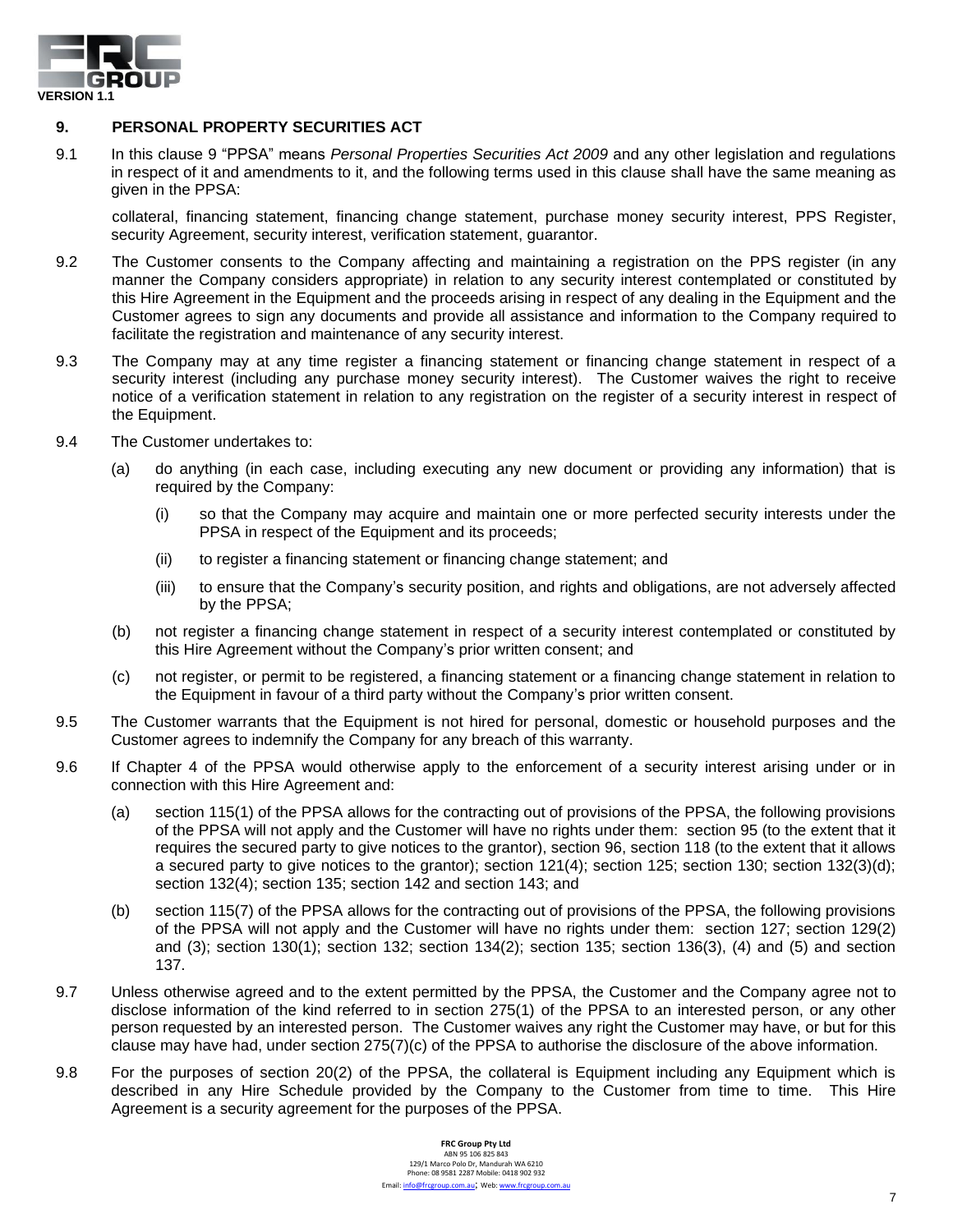

- 9.8 The Company may apply amounts received in connection with this Hire Agreement to satisfy obligations secured by a security interest contemplated or constituted by this Hire Agreement in any way the Company determines in the Company's absolute discretion.
- 9.9 The Customer agrees to notify the Company in writing of any change to the Customer's details set out in the Credit Application or if none then as otherwise advised in writing by the Customer, within 5 days from the date of such change.

### **10**. **Security Interest and Sub-Hire**

- 10.1 The Customer must not create, purport to create or permit to be created any "security interest" (as defined in PPSA) in the Equipment other than with the express written consent of the Company.
- 10.2 The Customer must not lease, hire, bail or give possession ("sub-hire") of the Equipment to any third party ("third party") unless the Company (in its absolute discretion) first consents in writing. Any such sub-hire must be in writing in a form acceptable to the Company and must be expressed to be subject to and subordinated to the rights of the Company under this Hire Agreement and the third party is made aware the sub-hire will breach the Company's security interest in the Equipment unless the Company consents to the sub-hire and the third party is bound by the terms of the Company's consent.
- 10.3 If the Company terminates this Hire Agreement or if the Customer repudiates this Hire Agreement:
	- (a) The Company may by notice to the third party terminate the sub-hire and upon such notice the third party's right to possess and use the Equipment automatically ceases and the third party must surrender possession and control of the Equipment to the Company notwithstanding that the third party may not be in breach or default under the sub-hire.
	- (b) The Company may enter the premises where any Equipment is located to exercise its rights under this Hire Agreement.
	- (c) The third party will obtain all necessary consents from the owner, occupier and other interested persons (such as any mortgagee) of the relevant premises where the Equipment is located to enable the Company to inspect or take possession of the Equipment.
	- (d) If the Company request, at any time, any original sub-hire that is a chattel paper must be:
		- (i) permanently and prominently marked in such a way that no other person can take possession of the sub-hire without being put on notice of the Company's security interest in the sub-hire as chattel paper;
		- (ii) delivered to the Company and held in the Company's possession;
		- (iii) the Company may, at its discretion, perfect any security interest held by it against a third party in any manner it considers appropriate to protect its interest in the Equipment and the sub-hire chattel paper.
	- (e) The Customer may not vary a sub-hire without the prior written consent of the Company (in its absolute discretion).
	- (f) If requested by the Company, the Customer must produce any sub-hire agreement or terms and conditions it intends to use for a sub-hire and agrees that if these are not the satisfaction of the Company then Customer will use a sub-agreement prepared by the Company.
	- (g) The Customer must ensure that the Company is provided at all times with up-to-date information about the sub-hire including the identity of the sub-Customer, the terms of and state of accounts and payment under the sub-hire and the location and condition of the Equipment.
	- (h) The Customer must take all steps including registration on the PPS Register as may be required to:
		- (i) ensure that any security interest arising under or in respect of the sub-hire including where the interest is a PMSI is enforceable, perfected and otherwise effective under the PPSA;
		- (ii) enabling the Customer to gain (subject always to the rights of the Company and any other secured party as notified by the Company) first priority (or any other priority agreed to by the Company in writing) for the security interest; and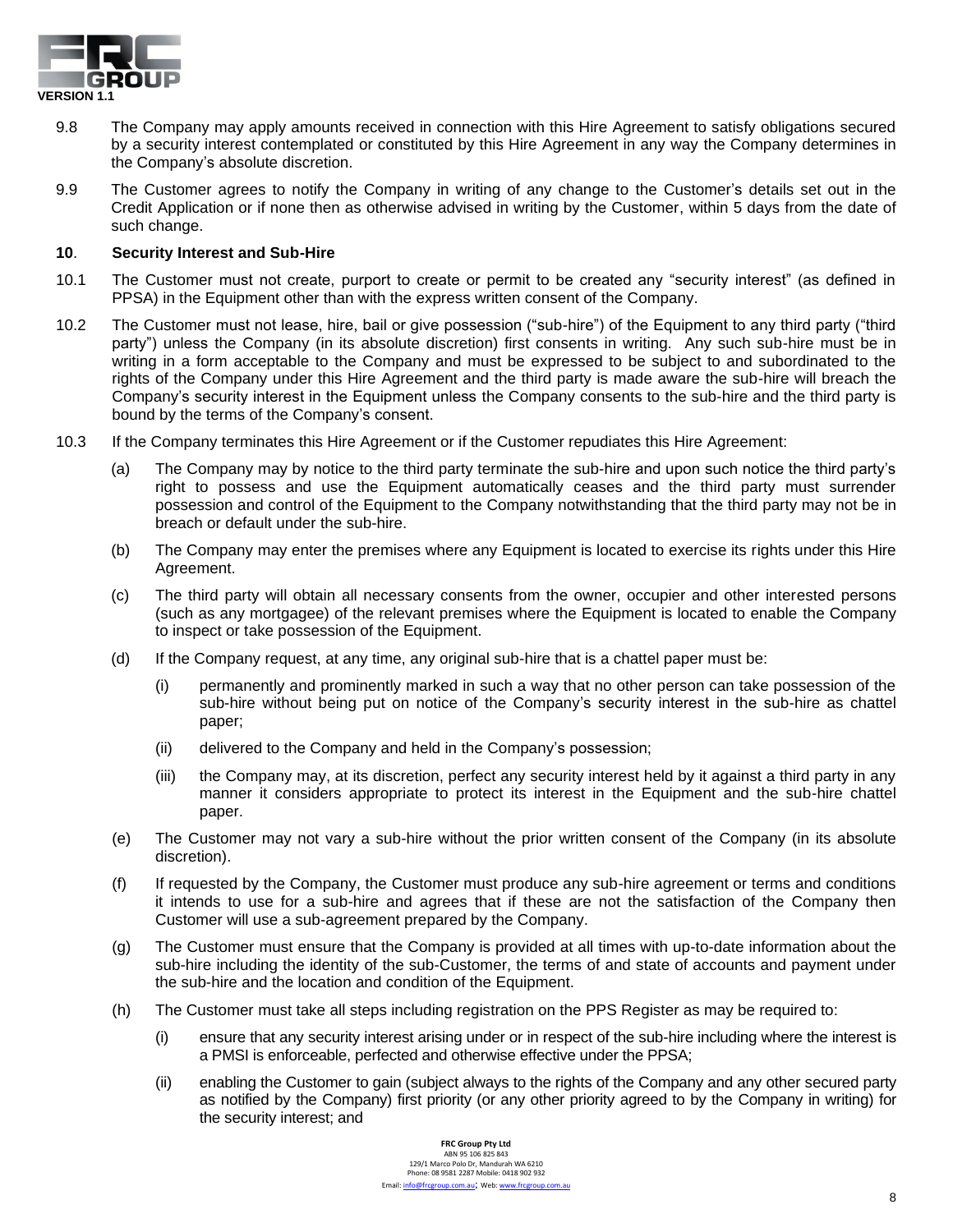

- (iii) enabling the Company, the Customer and any other secured party nominated by the Company to exercise their respective rights in connection with the security interest.
- (i) The Company may recover from the Customer the cost of doing anything under this clause including registration fees.
- (j) Notwithstanding the aforementioned and without limiting any other provision of these Terms of Hire the Company may choose, it its absolute discretion, to register the Customer's interest under any subagreement on the PPS Register on behalf of the Customer at the Customer's cost which will be added to the Hire Charges.

### **11. TERMINATION**

- 11.1 The Company may do any of the following:
	- (a) terminate this Hire Agreement and any Hire Period immediately by giving written notice to the Customer; and/or
	- (b) sue for recovery of all monies owning by the Customer for damages suffered by the Company as a result of the breach; and/or
	- (c) repossess the Equipment (and is authorised to enter any premises where the Equipment is located to do so) if:
		- (i) the Customer breaches a term of the Hire Agreement (that is not an essential term) and fails to remedy such breach (that is capable of remedy) within seven (7) days of written notification of the breach; or
		- (ii) the Customer becomes bankrupt or insolvent, executes a personal insolvency agreement, receivership or ceases to carry on a business; or
		- (iii) the Customer breaches an essential term of the Hire Agreement.
- 11.2 For the purposes if this clause 11 an essential term of this Hire Agreement includes (without limitation):
	- (a) payment of the Hire Charges and any other fees and charges payable by the Customer under the Hire Agreement;
	- (b) the Customer's obligations set out in clause 8;
	- (c) clauses 9 and 10 (PPSA).
- 11.3 These rights of termination in this clause 11 are in addition to any other rights the Company has under the Hire Agreement and does not exclude any right or remedy under law or equity.

### **12. INDEMNITIES AND LIMITATION OF LIABILITIES**

- 12.1 Except as expressly provided to the contrary in this Hire Agreement, all guarantees, terms conditions, warranties, undertakings, inducements or representations whether express or implied, statutory or otherwise, relating to this Hire Agreement or its subject matter are excluded to the maximum extent permitted by law.
- 12.2 Nothing in this Hire Agreement excludes, restricts or modifies any right or remedy, or any guarantee, term, condition, warranty, undertaking, inducement or representation, implied or imposed by any legislation which cannot lawfully be excluded or limited. This may include the Australian Consumer Law, which contains guarantees that protect the purchasers of Equipment and services in certain circumstances.
- 12.3 Where any legislation implies or imposes a guarantee, term, condition, warranty, undertaking, inducement or representation in relation to this Hire Agreement and the Company is not able to exclude that guarantee, term, condition, warranty, undertaking, inducement or representation ("Non-Excludable Provision"), and the Company is able to limit the Customer remedy for a breach of the Non-Excludable Provision, then the Company's liability for breach of the Non-Excludable Provision is limited to (at the Company's election) the repair or replacement of the Equipment or the supply or substitute of Equipment (or the cost of doing so).
- 12.4 Subject to the Company's obligations under the Non-Excludable Provisions and to the maximum extent permitted by law, the Company's maximum aggregate liability for all claims under or relating to this Hire Agreement or its subject matter, whether in contract, tort (including without limitation negligence), in equity, under statute, under an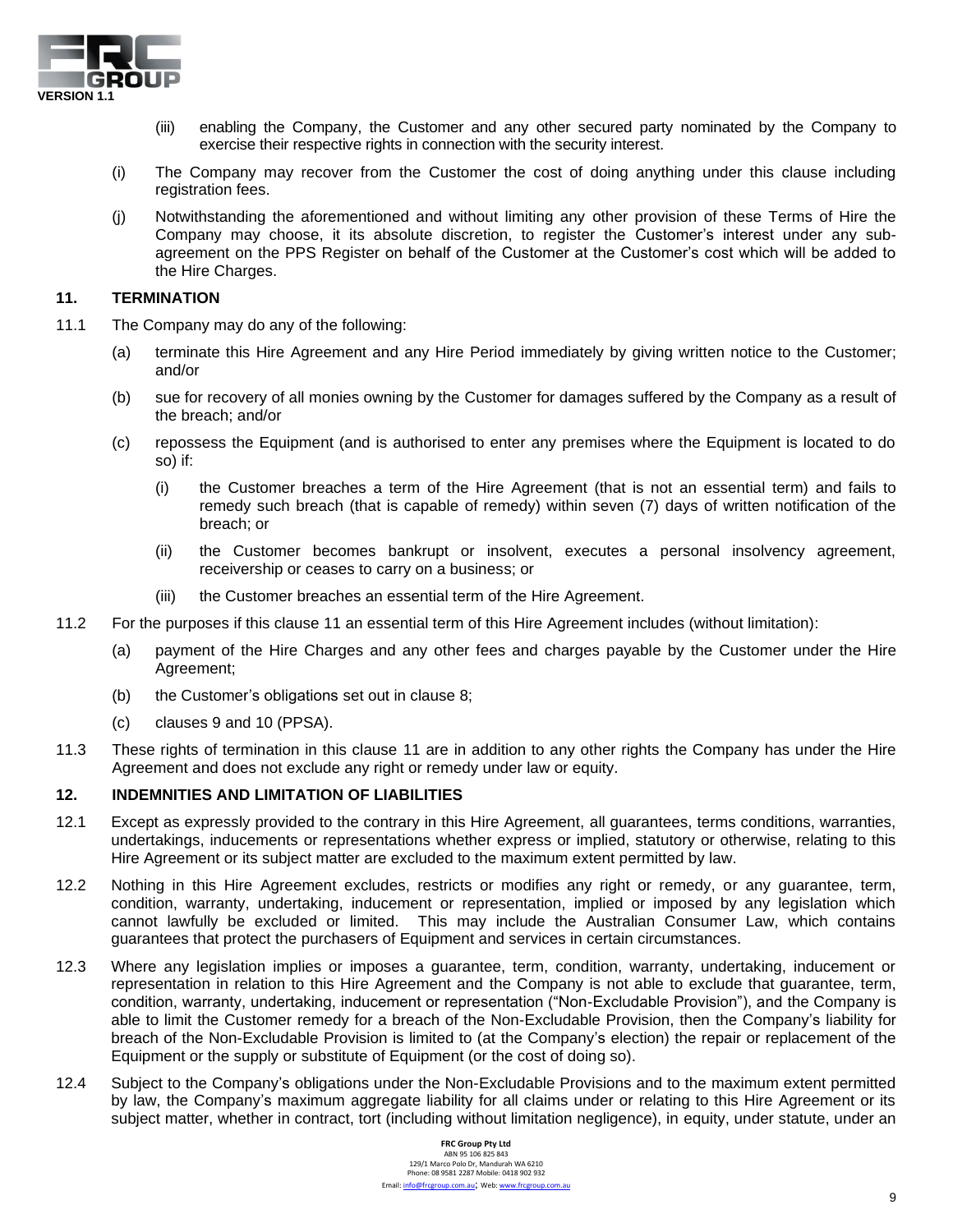

indemnity, based on fundamental breach or breach of an essential term or on any other basis, is limited to an amount equal to the fees paid by the Customer under this Hire Agreement, in calculating the Company's aggregate liability under this clause, the parties must include any amounts paid or the value of any Equipment or services replaced, repaired or supplied by the Company for a breach of any Non-Excludable Provisions.

- 12.5 Subject to clauses 12.3 and 12.4, the Company will not be liable to the Customer for any consequential, indirect or special loss or damage, loss of actual or anticipated profits or revenue, loss of business, business interruption, wasted costs the Customer has incurred, amounts that the Customer is liable to its customers for or any loss suffered by third parties under or relating to this Hire Agreement or its subject matter, whether in contract, tort (including without limitation negligence), in equity, under statute, under an indemnity, based on fundamental breach or breach of an essential term or on any other basis, whether or not such loss or damage was foreseeable and even if advised of the possibility of the loss or damage.
- 12.6 The Customer is liable for and agrees to indemnify the Company against all liability, claims, damage, loss, costs and expenses (including without limitation, legal fees, costs and disbursements on a full indemnity basis) whether incurred or awarded against the Company in respect of:
	- (a) loss or damage to the Equipment (which includes a payment of any deductible on an insurance policy maintained in respect of the Equipment); or
	- (b) death, injury or damage to any person or property arising directly or indirectly form the Equipment or its use by the Customer, its directors, offices, employees, contractors, licences or customers;
	- (c) a claim by a third party;
	- (d) the possession, use or operation of the Equipment by the Customer;
	- (e) the Customer not complying with its obligations under this Hire Agreement;
	- (f) any GST or other tax payable in respect of the Equipment or this Hire Agreement.
- 12.7 The Customer's liability under this clause 12.7 is diminished to the extent that liability or loss results from any negligence, wilful misconduct or breach of the Hire Agreement by the Company.
- 12.8 Each indemnity in this Hire Agreement is a continuing obligation, separate and independent from the other obligations of the parties and survives termination, completion and expiration of the Hire Agreement and it is not necessary for the Company to incur expense or to make a payment before it is able to enforce a right of indemnity against the Customer.

# **13. Privacy**

- 13.1 The Company takes the Customer's privacy seriously and the Company will comply with the *Privacy Act 1988* in all dealings with the Customer's personal information.
	- (a) The Company may need to collect personal information about the Customer, including but not limited to, the Customer's full name and address, drivers licence, credit card details, date of birth, credit or business history and other personal information. The Customer consents to the Company using its personal information in order to:
		- (i) fulfill functions associated with the hire of Equipment to the Customer, including but not limited to assessing the Customer's credit worthiness;
			- (ii) provide services to the Customer;
		- (iii) prevent theft of the Equipment;
		- (iv) enter into contracts with the Customer or third parties; and
		- (v) to market to the Customer and maintain a client relationship with the Customer.
	- (b) The Customer also consents to the Company disclosing its personal information:
		- (i) to any credit provider or credit reporting agency for the purpose of obtaining information about the Customer's consumer or commercial credit or business history or its commercial activities or credit worthiness; and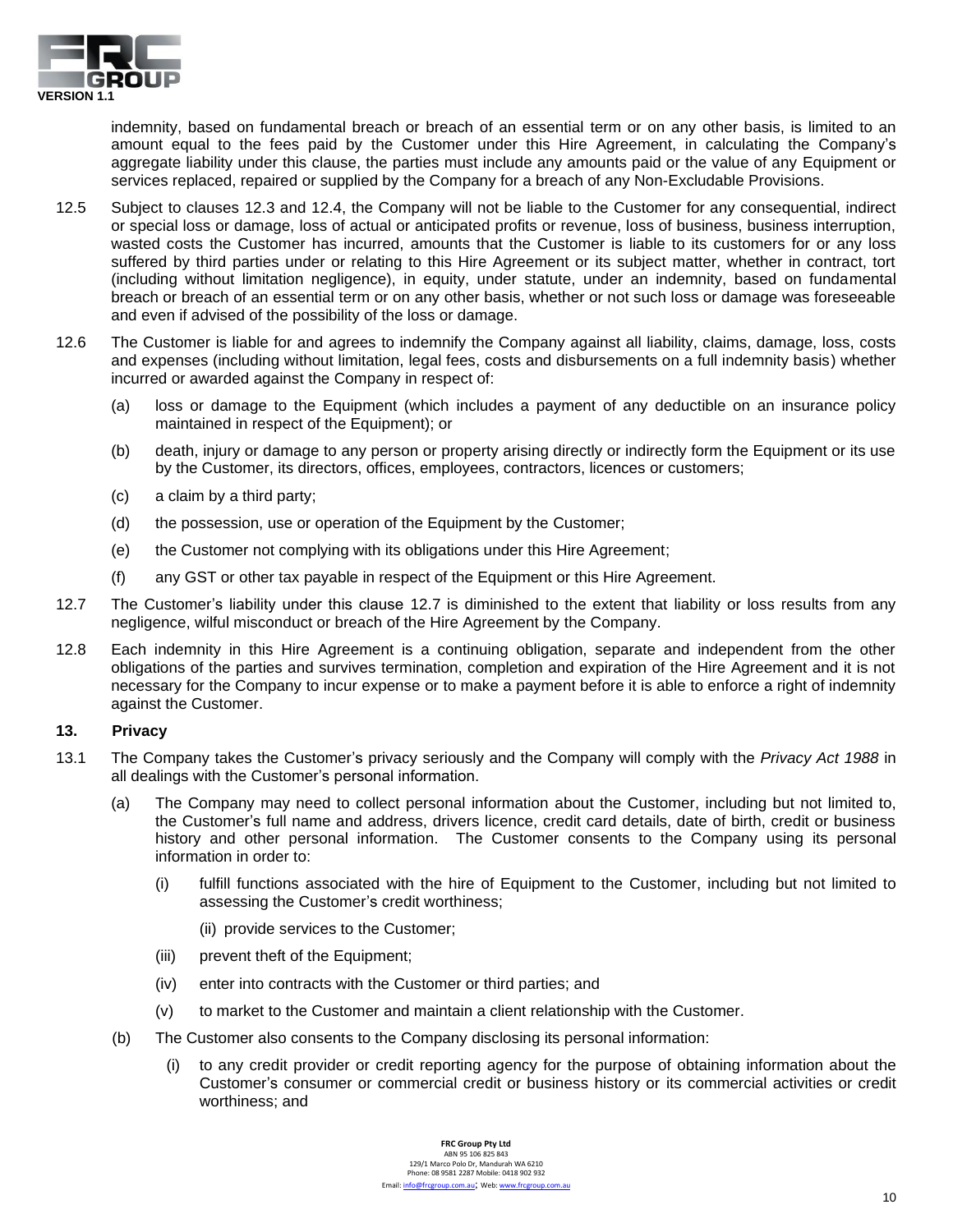

- (ii) the Company service providers, contractors and affiliated companies from time to time to help improve and market the Company's services to the Customer.
- (c) The Customer has the right to access the personal information the Company holds about the Customer by written request to the Company.

#### **14. Force Majeure**

14.1 Neither Party will be liable for any failure to carry an obligation under this Hire Agreement due to causes beyond its control including but not limited to acts of God, war, terrorism, mobilisation, civil commotion, riots, embargoes, orders or regulations of governments of any relevant jurisdiction, fires, floods, strikes, lockouts or other labour difficulties, shortages of or inability to obtain shipping space or land transportation.

#### **15. Severability**

If any part of this Hire Agreement becomes void or unenforceable for any reason then that part will be severed with the intent that all remaining parts will continue to be in full force and effect and be unaffected by the severance of any other parts.

#### **16. Entire Agreement**

The Hire Agreement as defined in clause 1.1 comprises the entire agreement between the Parties concerning its subject matter. No additional terms and conditions apply to the hire of the Equipment unless agreed in writing by the Parties.

#### **17. Governing Law**

This Agreement is governed and interpreted in accordance with the Laws of Western Australia and any dispute arising under this Agreement is to be heard and determined with in the jurisdiction of Western Australia.

#### **18**. **No Waiver of Rights**

No delay or omission by a Party to exercise any right, power or remedy available to that Party under the Hire Agreement will impair any such right, power or remedy, nor will it be construed to be a waiver of that Party's rights to take action or make a claim in respect of a continuing breach or default. A Party may only waive a right under this Hire Agreement in writing.

### **19. Review of Credit Approval**

- (a) From time to time the Company may review any Credit Account the Company has granted to the Customer without notice.
- (b) The Company may, at the Company's discretion, decide to withdraw credit for any reason, including but not limited to if the Customer circumstances change, the Customer fails to make payments on time or the Customer fail to use the Equipment in accordance with the terms of the Hire Agreement.
- (c) If the Company withdraws credit you may terminate this Hire Agreement immediately by giving the Company written notice. However, the Customer does so the Customer must:
	- (i) pay amounts that were subject to credit in accordance with the terms on which that credit was provided; and
	- (ii) still pay all amounts due to the Company under this Hire Agreement, including hire charges until the Equipment is back in the Company's custody and possession.

### **20. Signing the Hire Agreement**

- (a) The person signing any document which forms part of the Hire Agreement for and on behalf of the Customer hereby warrants that he or she has the Customer's authority to enter into the Hire Agreement on the Customer behalf and grant the security interests in connection with it and is empowered to bind the Customer to the Hire Agreement and each security interest granted in connection with it.
- (b) The person signing this Hire Agreement indemnifies the Company against all losses, costs and claims incurred by the Company arising out of the person so signing this Hire Agreement not in fact having such power and/or authority.

#### **21. Previous Editions**